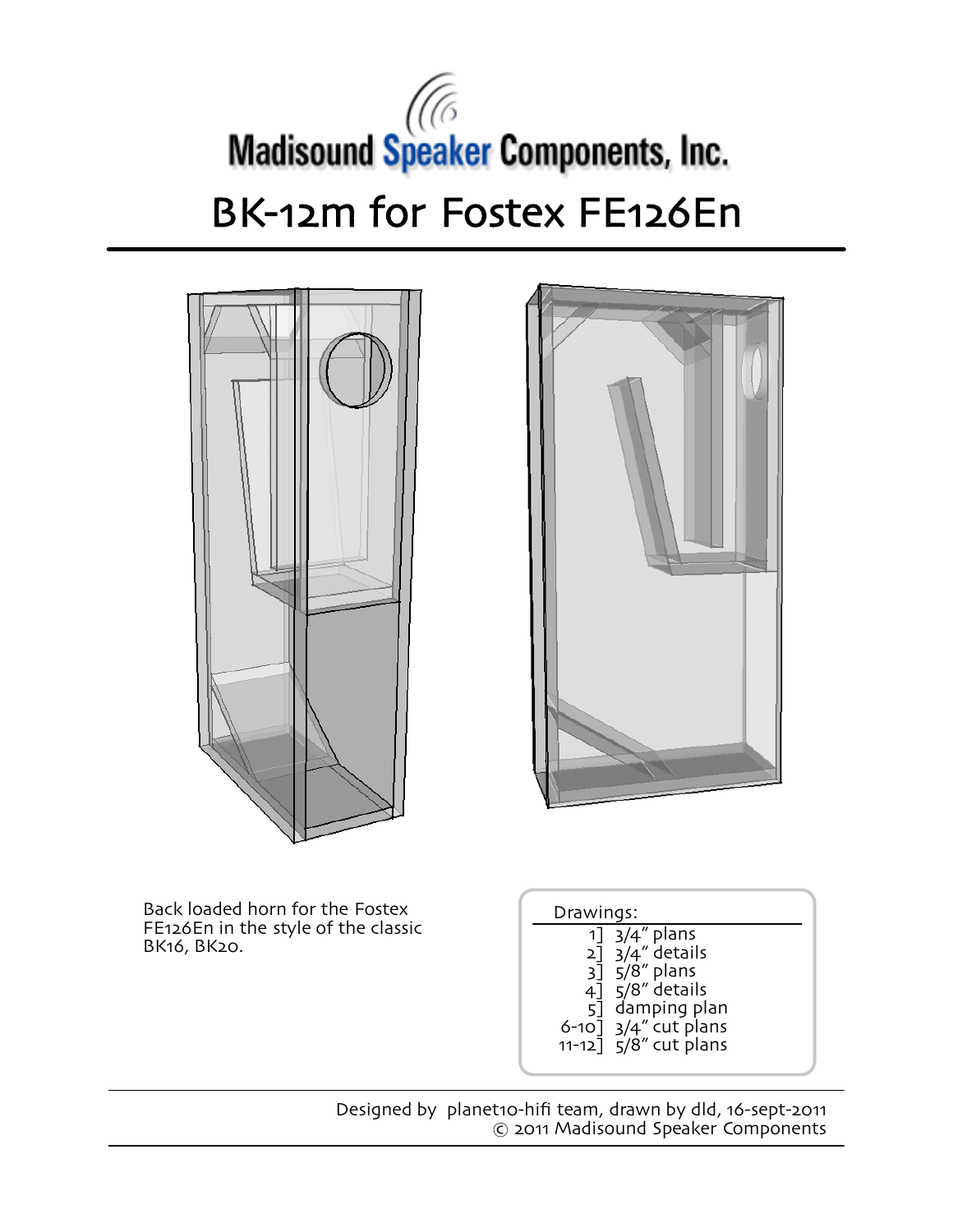

Notes 1/ drawn with 3/4" material 2/ driver chamber damped with 1.5 oz (42 g) evenly distributed Acousta-Stuf

Madisound Speaker Components, Inc.

BK-12m Back Loaded Horn for Fostex FE126En Plans 1v0 3/4" 16-sept-11 | design p10-hifi | drawing dld © 2010, 2011 Madisound Speaker Components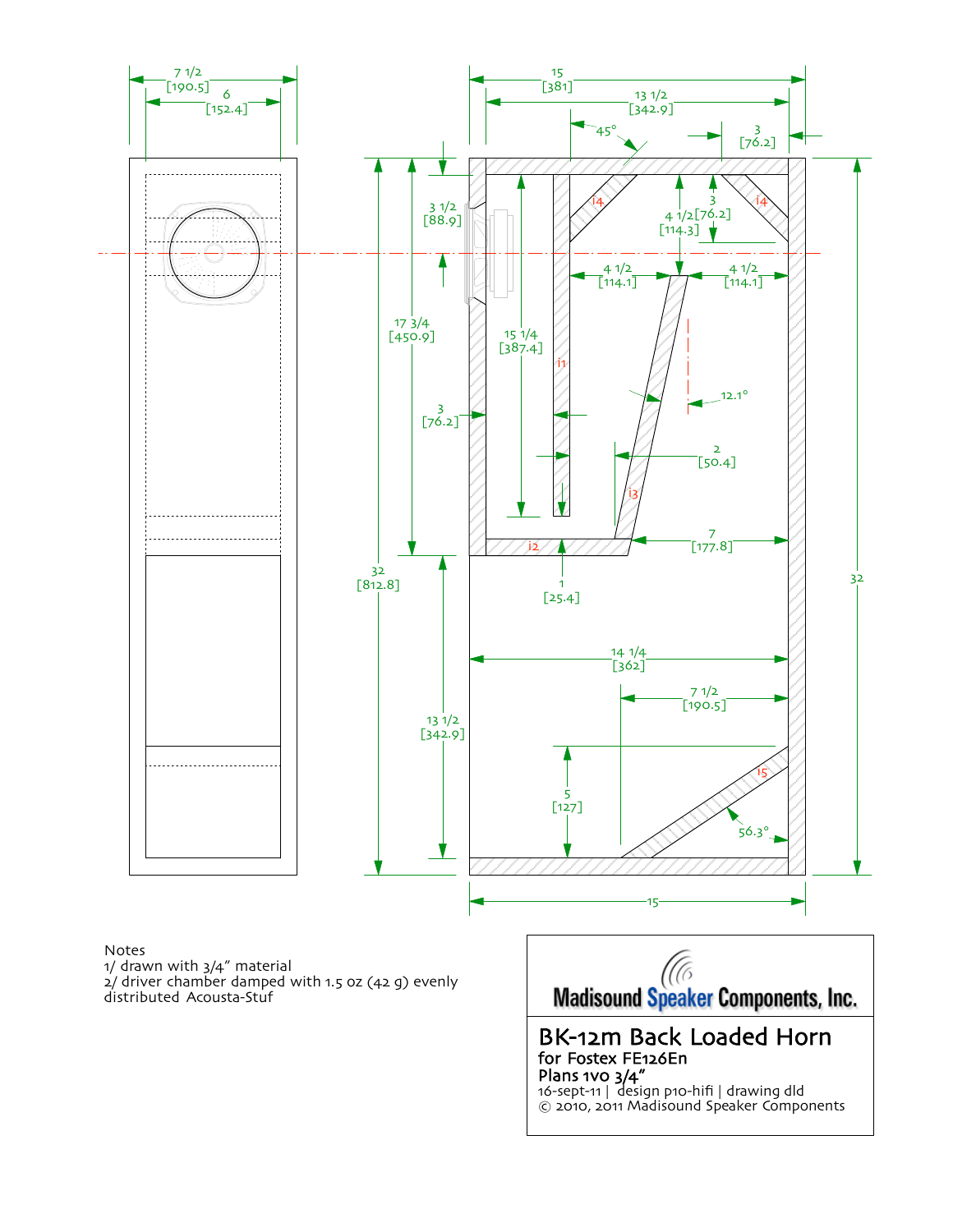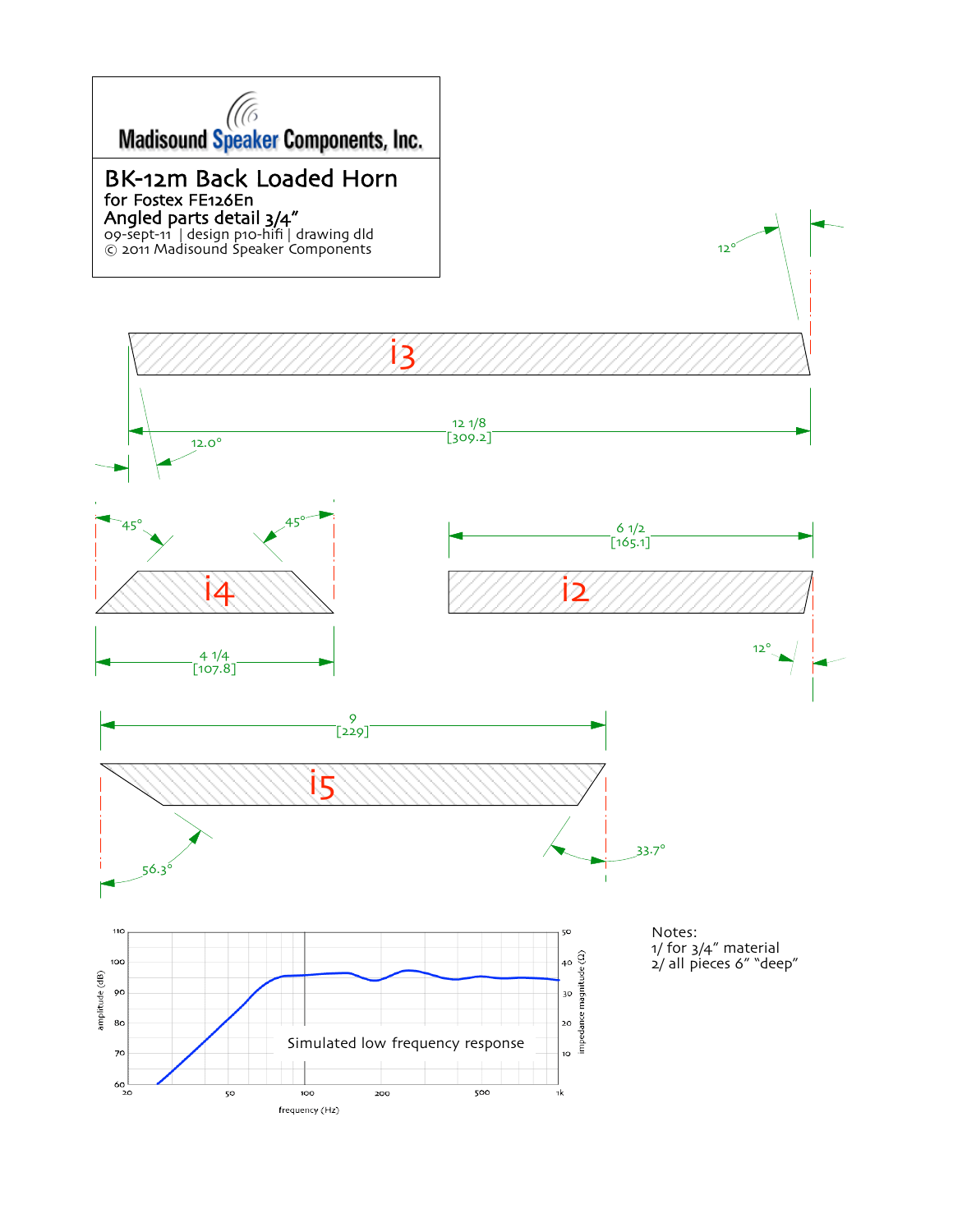

## Notes

1/ drawn with 5/8" material

2/ driver chamber damped with 1.5 oz (42 g) evenly distributed Acousta-Stuf

3/ additional stuffing to reduce bass up around the deflectors

Madisound Speaker Components, Inc.

BK-12m Back Loaded Horn for Fostex FE126En Plans 1vo 5/8" 09-sept-11 | design p10-hifi | drawing dld © 2011 Madisound Speaker Components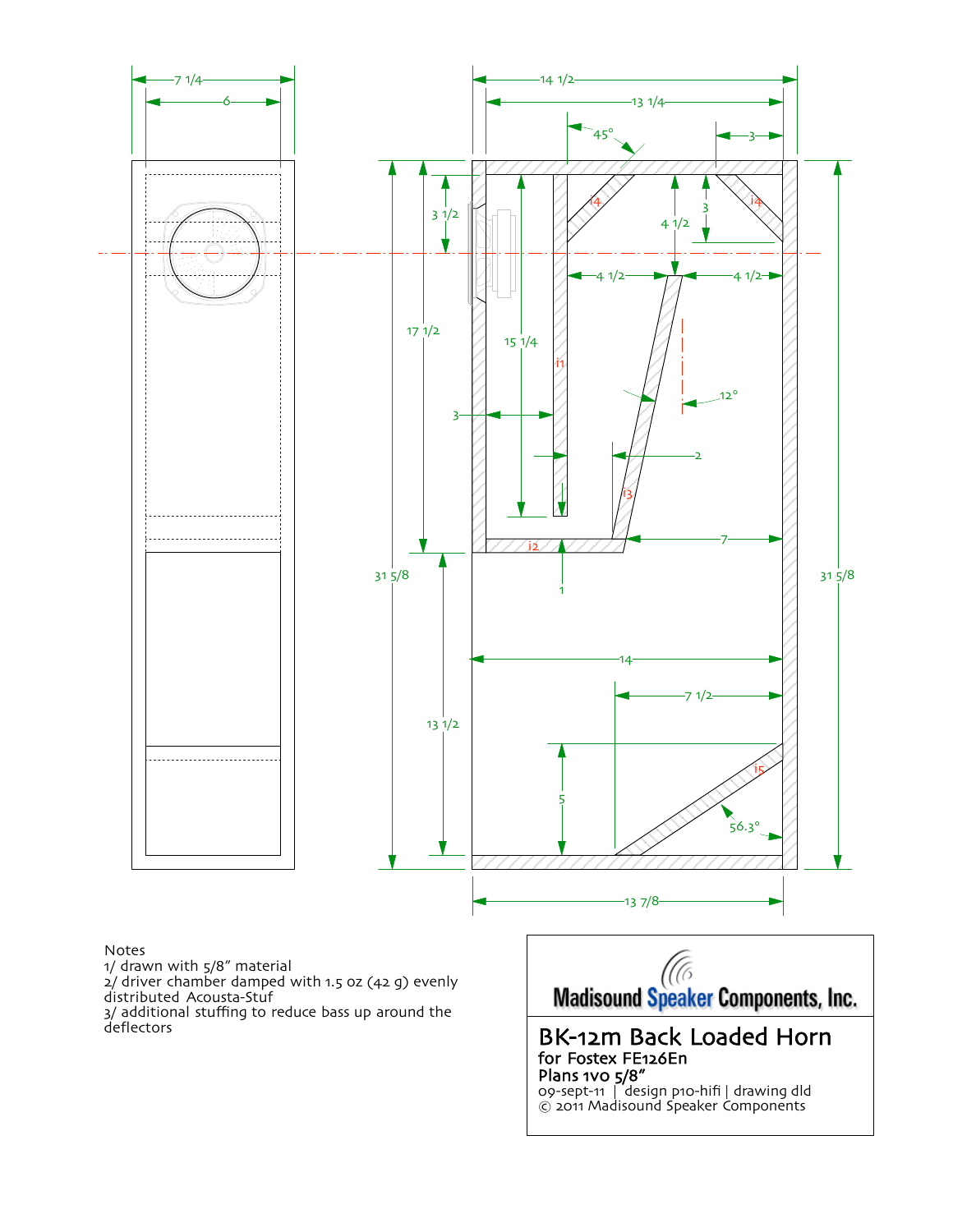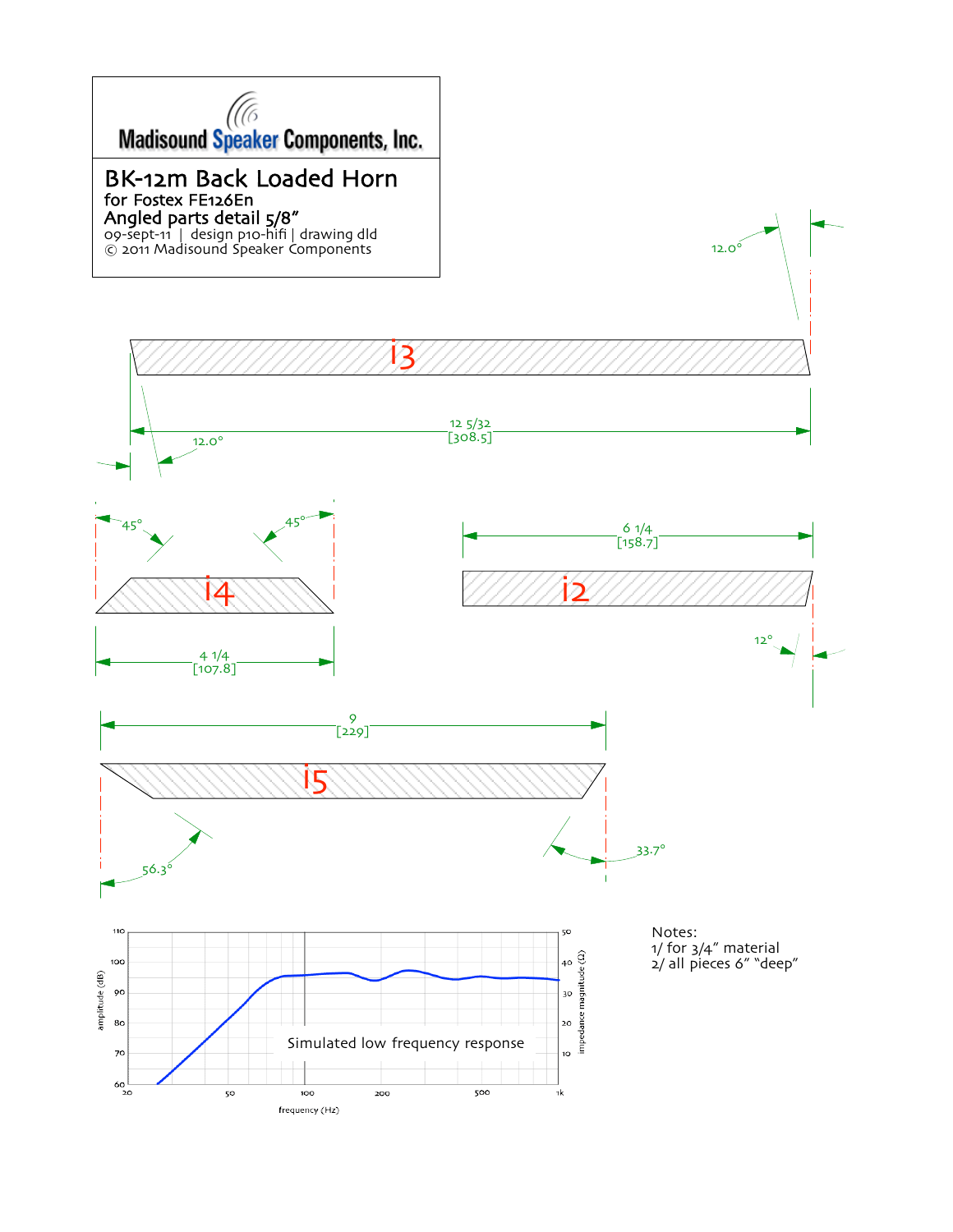

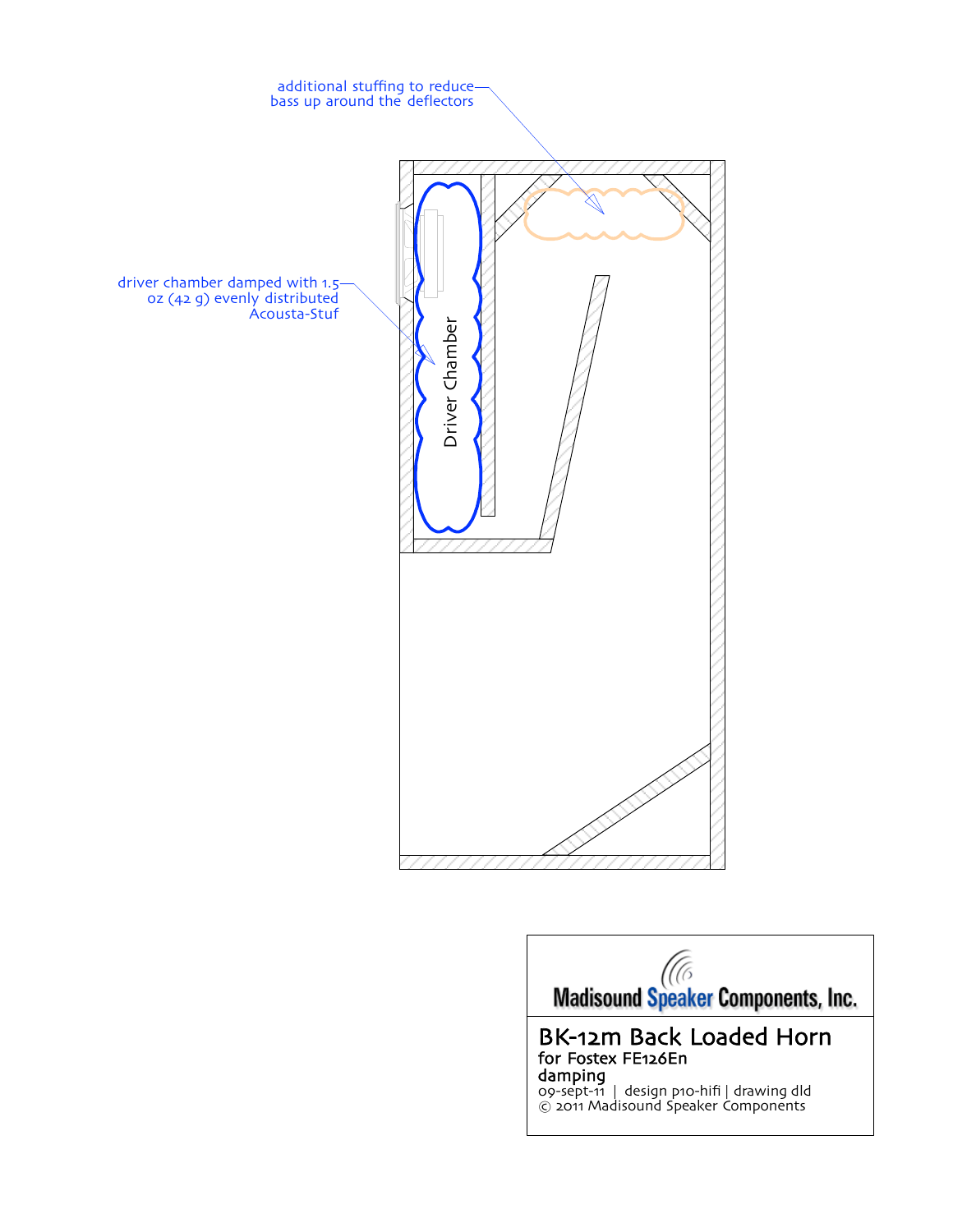

|            |       | $\rightarrow$ 4 1/4 $\rightarrow$ $\rightarrow$ 12 3/16 $\rightarrow$ 6 23/32 $\rightarrow$ |            | -15 1/4-   |
|------------|-------|---------------------------------------------------------------------------------------------|------------|------------|
| internal 5 | int 4 | internal 3                                                                                  | internal 2 | internal 1 |

| 32-  |  |
|------|--|
|      |  |
|      |  |
| side |  |
|      |  |
|      |  |
|      |  |

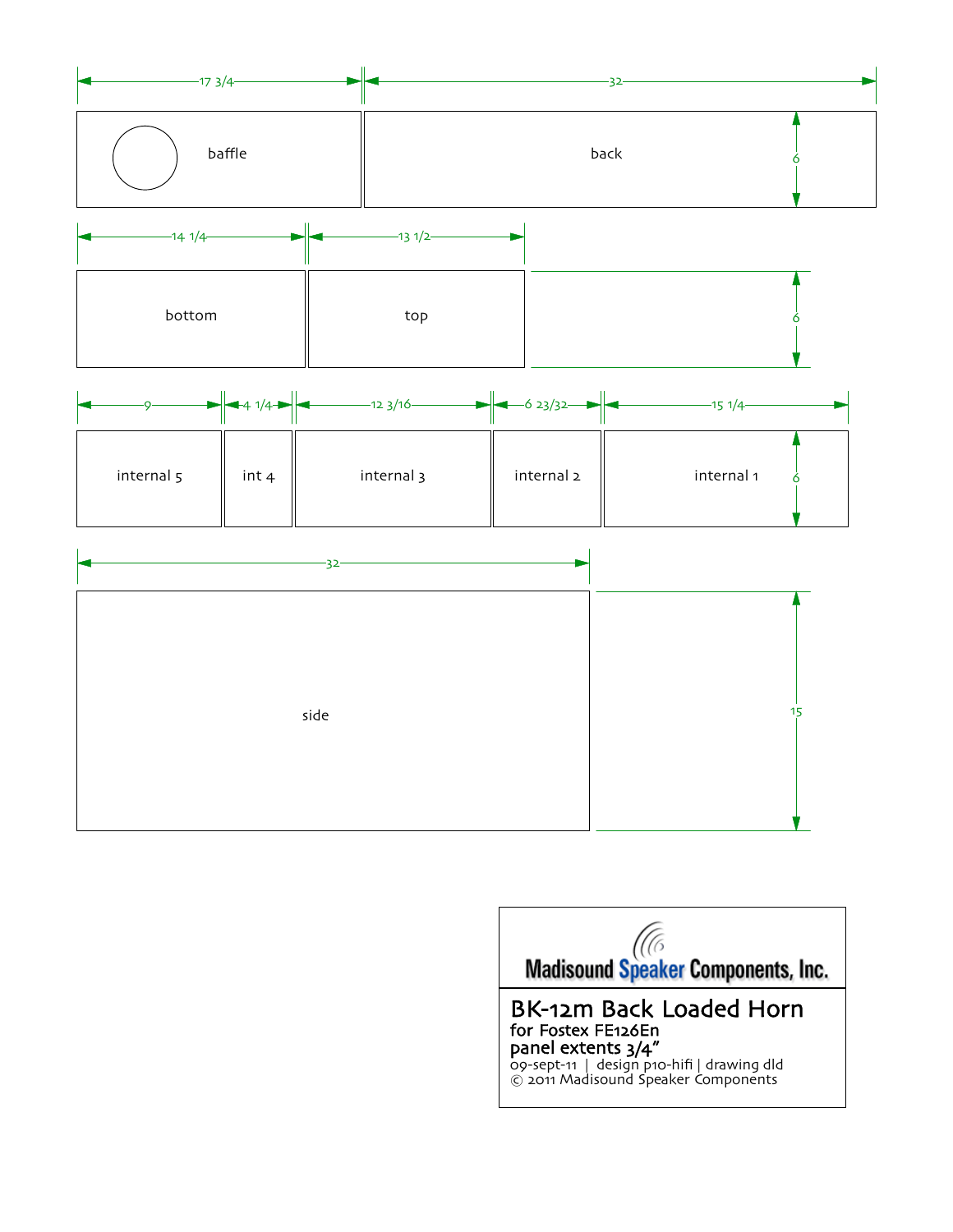|      |      |        |        | internal 2            | internal 2            | internal 5 | internal 5 |
|------|------|--------|--------|-----------------------|-----------------------|------------|------------|
|      |      |        |        | int 4                 | int 4                 |            |            |
| side | side |        |        |                       | int 4                 |            |            |
|      |      |        |        | internal <sub>1</sub> | internal <sub>1</sub> | baffle     | baffle     |
|      |      |        |        |                       |                       |            |            |
|      |      |        |        | top                   | $\rm{d}o$             | back       | back       |
|      |      | bottom | bottom | internal <sub>3</sub> | internal <sub>3</sub> |            |            |

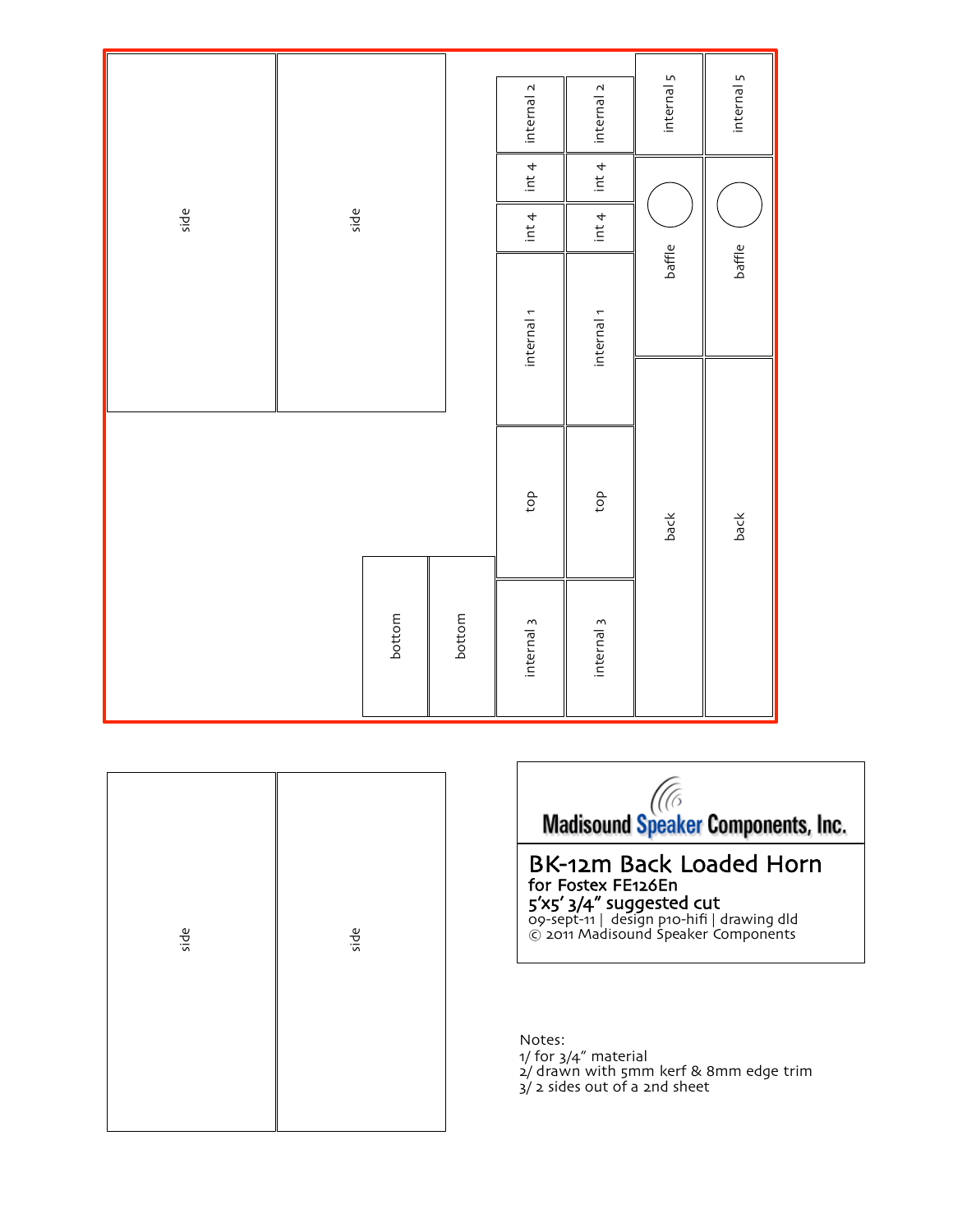|      |      | int 4                 | bottom                |                       | internal 5<br>internal 5 |        |
|------|------|-----------------------|-----------------------|-----------------------|--------------------------|--------|
|      |      | int 4                 |                       | bottom                |                          |        |
| side | side | int 4                 |                       |                       |                          |        |
|      |      | int 4                 |                       |                       | baffle                   | baffle |
|      |      | internal <sub>1</sub> | internal <sub>1</sub> |                       |                          |        |
|      |      |                       |                       |                       |                          |        |
|      |      |                       | $\frac{1}{2}$         | top                   |                          |        |
|      |      |                       |                       |                       | back                     | back   |
|      |      | internal <sub>2</sub> |                       |                       |                          |        |
|      |      | internal 2            | internal <sub>3</sub> | internal <sub>3</sub> |                          |        |

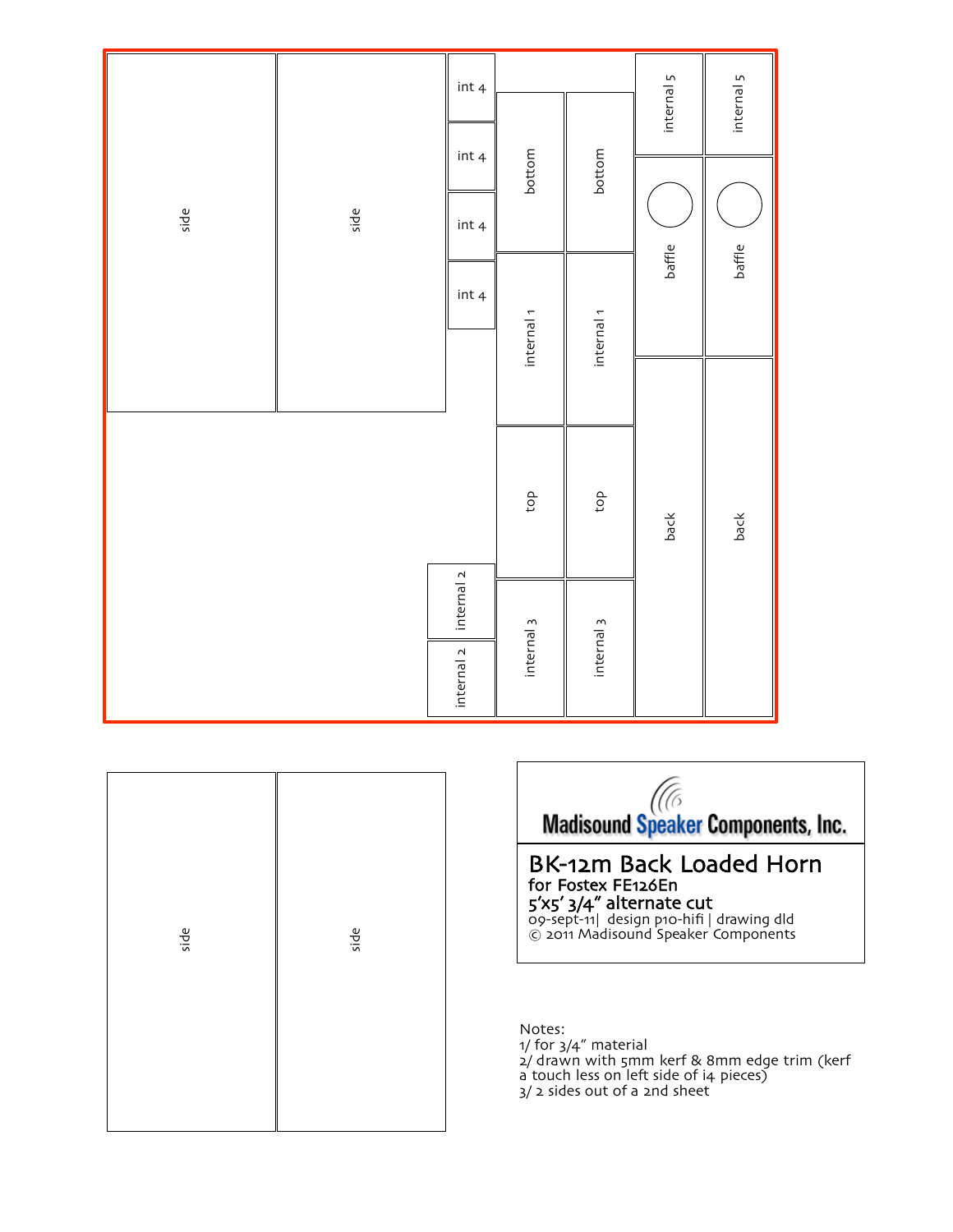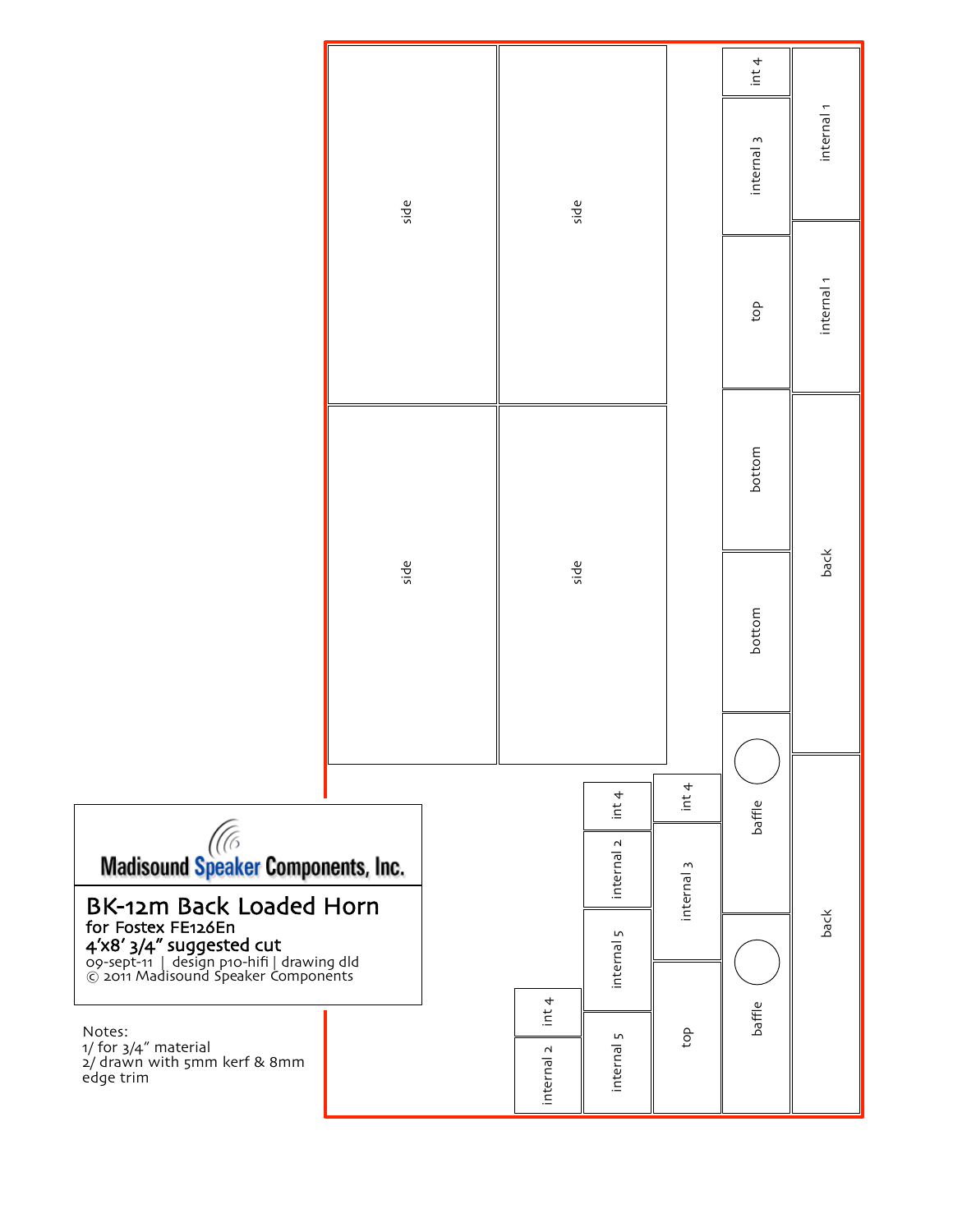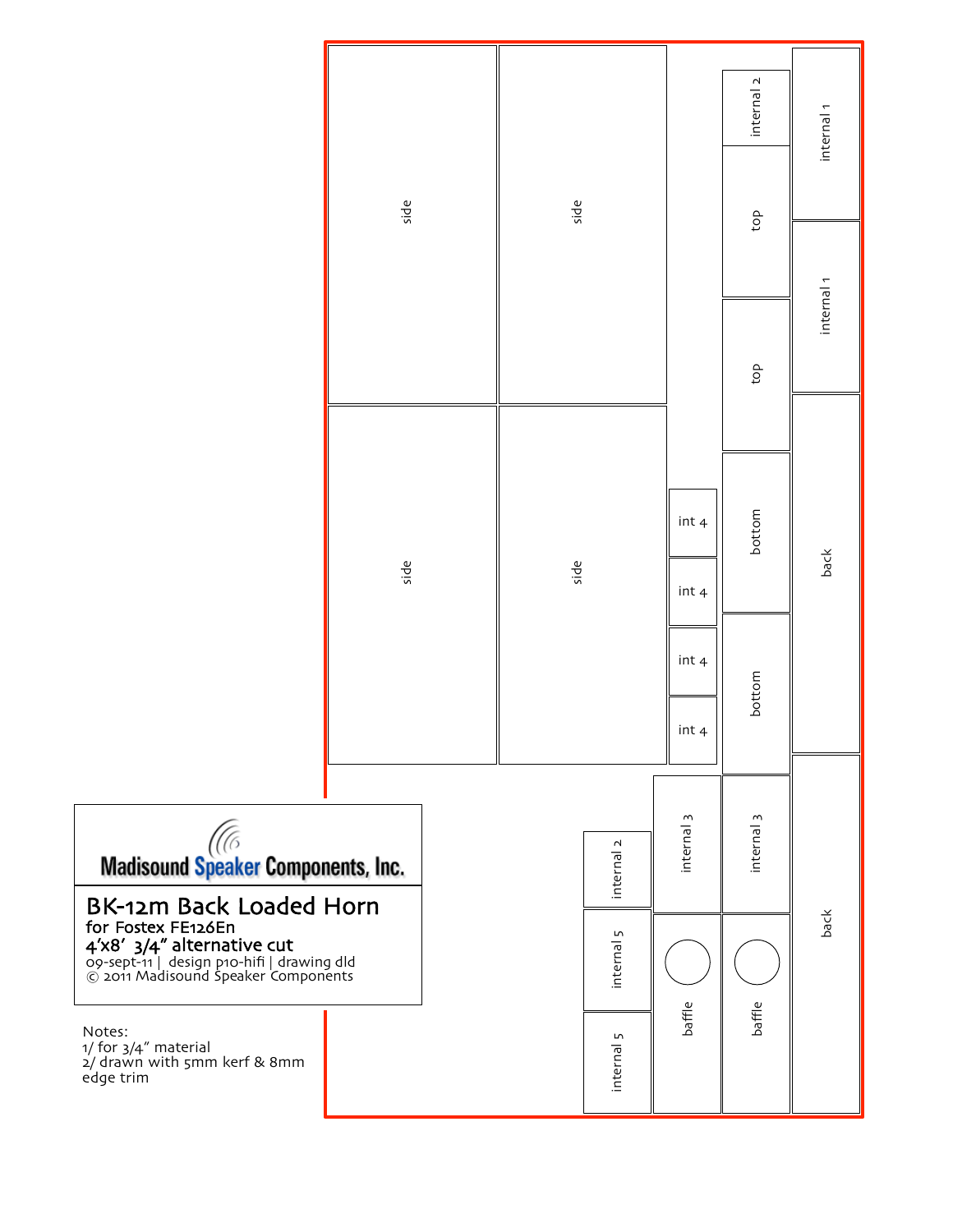

|            | $\rightarrow 4$ 1/4 $\rightarrow$<br>$-125/32-$ | $\rightarrow$ $\rightarrow$ $\rightarrow$ $\rightarrow$ $\rightarrow$ | -15 1/4-   |
|------------|-------------------------------------------------|-----------------------------------------------------------------------|------------|
| internal 5 | internal 3<br>int 4                             | internal 2                                                            | internal 1 |

| $-315/8-$ |                  |  |
|-----------|------------------|--|
| side      | $14 \frac{1}{2}$ |  |